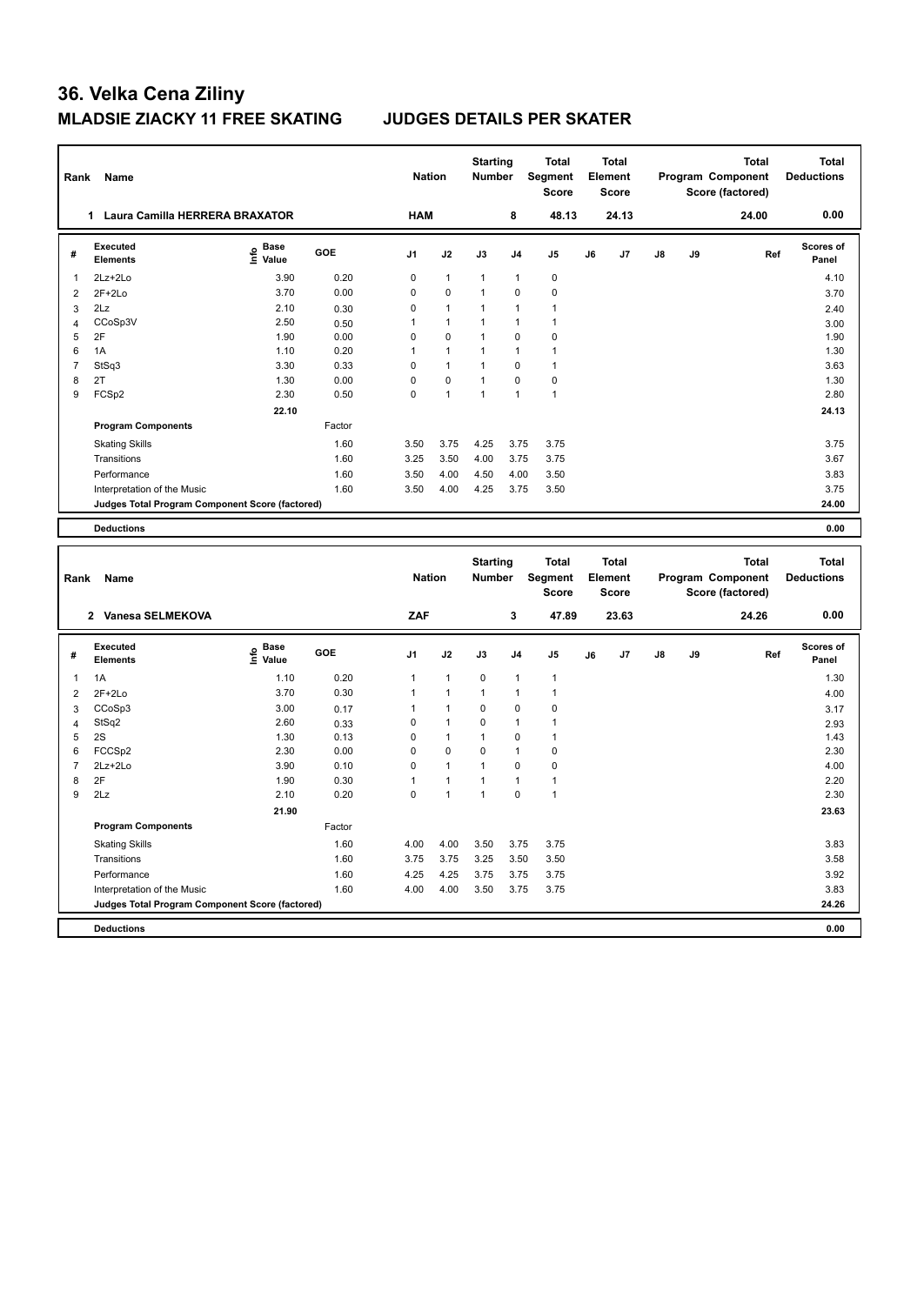| Rank | Name                                            |      |                      |         | <b>Nation</b>  |                | <b>Starting</b><br><b>Number</b> |                | <b>Total</b><br>Segment<br><b>Score</b> |    | Total<br>Element<br>Score |    |    | <b>Total</b><br>Program Component<br>Score (factored) | Total<br><b>Deductions</b> |
|------|-------------------------------------------------|------|----------------------|---------|----------------|----------------|----------------------------------|----------------|-----------------------------------------|----|---------------------------|----|----|-------------------------------------------------------|----------------------------|
|      | <b>Margareta MUSKOVA</b><br>3                   |      |                      |         | ZAS            |                |                                  | $\overline{2}$ | 45.96                                   |    | 22.73                     |    |    | 23.73                                                 | 0.50                       |
| #    | <b>Executed</b><br><b>Elements</b>              | ١nfo | <b>Base</b><br>Value | GOE     | J <sub>1</sub> | J2             | J3                               | J <sub>4</sub> | J <sub>5</sub>                          | J6 | J7                        | J8 | J9 | Ref                                                   | <b>Scores of</b><br>Panel  |
| 1    | $2Lz + 2Lo$                                     |      | 3.90                 | $-0.10$ | 0              | $-1$           | $-1$                             | $\mathbf 0$    | $\mathbf 0$                             |    |                           |    |    |                                                       | 3.80                       |
| 2    | 2F                                              |      | 1.90                 | 0.00    | 0              | $\mathbf 0$    | 1                                | 0              | $\pmb{0}$                               |    |                           |    |    |                                                       | 1.90                       |
| 3    | 2A<<                                            | <<   | 1.10                 | $-0.60$ | $-3$           | $-3$           | $-3$                             | $-3$           | $-3$                                    |    |                           |    |    |                                                       | 0.50                       |
| 4    | CCoSp3                                          |      | 3.00                 | 0.50    | 1              | $\mathbf{1}$   | 1                                | $\overline{1}$ | $\mathbf{1}$                            |    |                           |    |    |                                                       | 3.50                       |
| 5    | StSq2                                           |      | 2.60                 | 0.33    | 1              | $\mathbf{1}$   | $-1$                             | $\overline{1}$ | 0                                       |    |                           |    |    |                                                       | 2.93                       |
| 6    | 2S                                              |      | 1.30                 | 0.00    | 0              | $\mathbf 0$    | $\mathbf 0$                      | $\mathbf 0$    | $\pmb{0}$                               |    |                           |    |    |                                                       | 1.30                       |
| 7    | $2F+2Lo$                                        |      | 3.70                 | 0.00    | $\Omega$       | $\mathbf 0$    | $-1$                             | $\mathbf 0$    | $\mathbf 0$                             |    |                           |    |    |                                                       | 3.70                       |
| 8    | 2Lz                                             | л.   | 2.10                 | $-0.30$ | 0              | $-1$           | $-2$                             | $-1$           | $-1$                                    |    |                           |    |    |                                                       | 1.80                       |
| 9    | FCCSp3                                          |      | 2.80                 | 0.50    | 0              | $\overline{1}$ | 1                                | $\overline{1}$ | $\mathbf{1}$                            |    |                           |    |    |                                                       | 3.30                       |
|      |                                                 |      | 22.40                |         |                |                |                                  |                |                                         |    |                           |    |    |                                                       | 22.73                      |
|      | <b>Program Components</b>                       |      |                      | Factor  |                |                |                                  |                |                                         |    |                           |    |    |                                                       |                            |
|      | <b>Skating Skills</b>                           |      |                      | 1.60    | 3.75           | 3.50           | 3.75                             | 3.75           | 3.75                                    |    |                           |    |    |                                                       | 3.75                       |
|      | Transitions                                     |      |                      | 1.60    | 3.50           | 3.50           | 3.25                             | 3.50           | 3.50                                    |    |                           |    |    |                                                       | 3.50                       |
|      | Performance                                     |      |                      | 1.60    | 4.00           | 4.00           | 3.50                             | 3.75           | 3.75                                    |    |                           |    |    |                                                       | 3.83                       |
|      | Interpretation of the Music                     |      |                      | 1.60    | 3.75           | 3.75           | 3.50                             | 3.75           | 3.75                                    |    |                           |    |    |                                                       | 3.75                       |
|      | Judges Total Program Component Score (factored) |      |                      |         |                |                |                                  |                |                                         |    |                           |    |    |                                                       | 23.73                      |
|      | <b>Deductions</b>                               |      | Falls:               | $-0.50$ |                |                |                                  |                |                                         |    |                           |    |    |                                                       | $-0.50$                    |

<< Downgraded jump ! Not clear edge

| Rank | Name                                            |                                  |         | <b>Nation</b>  |                      | <b>Starting</b><br><b>Number</b> |                | <b>Total</b><br>Segment<br><b>Score</b> |    | <b>Total</b><br>Element<br>Score |               |    | <b>Total</b><br>Program Component<br>Score (factored) | <b>Total</b><br><b>Deductions</b> |
|------|-------------------------------------------------|----------------------------------|---------|----------------|----------------------|----------------------------------|----------------|-----------------------------------------|----|----------------------------------|---------------|----|-------------------------------------------------------|-----------------------------------|
|      | <b>Patricia Elisabette CERNIKOVA</b><br>4       |                                  |         | <b>NRH</b>     |                      |                                  | 6              | 45.36                                   |    | 22.76                            |               |    | 23.60                                                 | 1.00                              |
| #    | Executed<br><b>Elements</b>                     | <b>Base</b><br>e Base<br>⊆ Value | GOE     | J <sub>1</sub> | J2                   | J3                               | J <sub>4</sub> | J <sub>5</sub>                          | J6 | J7                               | $\mathsf{J}8$ | J9 | Ref                                                   | <b>Scores of</b><br>Panel         |
| 1    | $2Lz + 2Lo$                                     | 3.90                             | $-0.90$ | -3             | -3                   | $-3$                             | $-3$           | $-3$                                    |    |                                  |               |    |                                                       | 3.00                              |
| 2    | 1A                                              | 1.10                             | 0.13    | 0              | $\mathbf{1}$         | 1                                | $\mathbf{1}$   | 0                                       |    |                                  |               |    |                                                       | 1.23                              |
| 3    | $2F+2Lo$                                        | 3.70                             | 0.00    | 0              | $\mathbf 0$          | 1                                | $\mathbf 0$    | $\mathbf 0$                             |    |                                  |               |    |                                                       | 3.70                              |
| 4    | FCCSp3                                          | 2.80                             | 0.50    | $\Omega$       | $\mathbf{1}$         | 1                                | $\mathbf{1}$   | $\mathbf{1}$                            |    |                                  |               |    |                                                       | 3.30                              |
| 5    | StSq3                                           | 3.30                             | 0.33    | 0              | $\mathbf{1}$         | 0                                | $\mathbf{1}$   | $\mathbf{1}$                            |    |                                  |               |    |                                                       | 3.63                              |
| 6    | 2Lz                                             | 2.10                             | 0.10    | 0              | $\blacktriangleleft$ | $-1$                             | $\mathbf{1}$   | 0                                       |    |                                  |               |    |                                                       | 2.20                              |
|      | 2S                                              | 1.30                             | 0.00    | 0              | $\mathbf{1}$         | 0                                | 0              | 0                                       |    |                                  |               |    |                                                       | 1.30                              |
| 8    | 2F                                              | 1.90                             | 0.00    | $\Omega$       | $\mathbf 0$          |                                  | $\mathbf 0$    | $\mathbf 0$                             |    |                                  |               |    |                                                       | 1.90                              |
| 9    | CCoSp2                                          | 2.50                             | 0.00    | 0              | $\mathbf 0$          | $\mathbf 0$                      | $\mathbf 0$    | $-1$                                    |    |                                  |               |    |                                                       | 2.50                              |
|      |                                                 | 22.60                            |         |                |                      |                                  |                |                                         |    |                                  |               |    |                                                       | 22.76                             |
|      | <b>Program Components</b>                       |                                  | Factor  |                |                      |                                  |                |                                         |    |                                  |               |    |                                                       |                                   |
|      | <b>Skating Skills</b>                           |                                  | 1.60    | 3.25           | 3.50                 | 3.75                             | 3.75           | 3.50                                    |    |                                  |               |    |                                                       | 3.58                              |
|      | Transitions                                     |                                  | 1.60    | 3.00           | 3.50                 | 3.50                             | 3.75           | 3.50                                    |    |                                  |               |    |                                                       | 3.50                              |
|      | Performance                                     |                                  | 1.60    | 3.25           | 4.00                 | 4.00                             | 4.00           | 3.75                                    |    |                                  |               |    |                                                       | 3.92                              |
|      | Interpretation of the Music                     |                                  | 1.60    | 3.00           | 3.75                 | 3.75                             | 3.75           | 3.75                                    |    |                                  |               |    |                                                       | 3.75                              |
|      | Judges Total Program Component Score (factored) |                                  |         |                |                      |                                  |                |                                         |    |                                  |               |    |                                                       | 23.60                             |
|      | <b>Deductions</b>                               | Falls:                           | $-1.00$ |                |                      |                                  |                |                                         |    |                                  |               |    |                                                       | $-1.00$                           |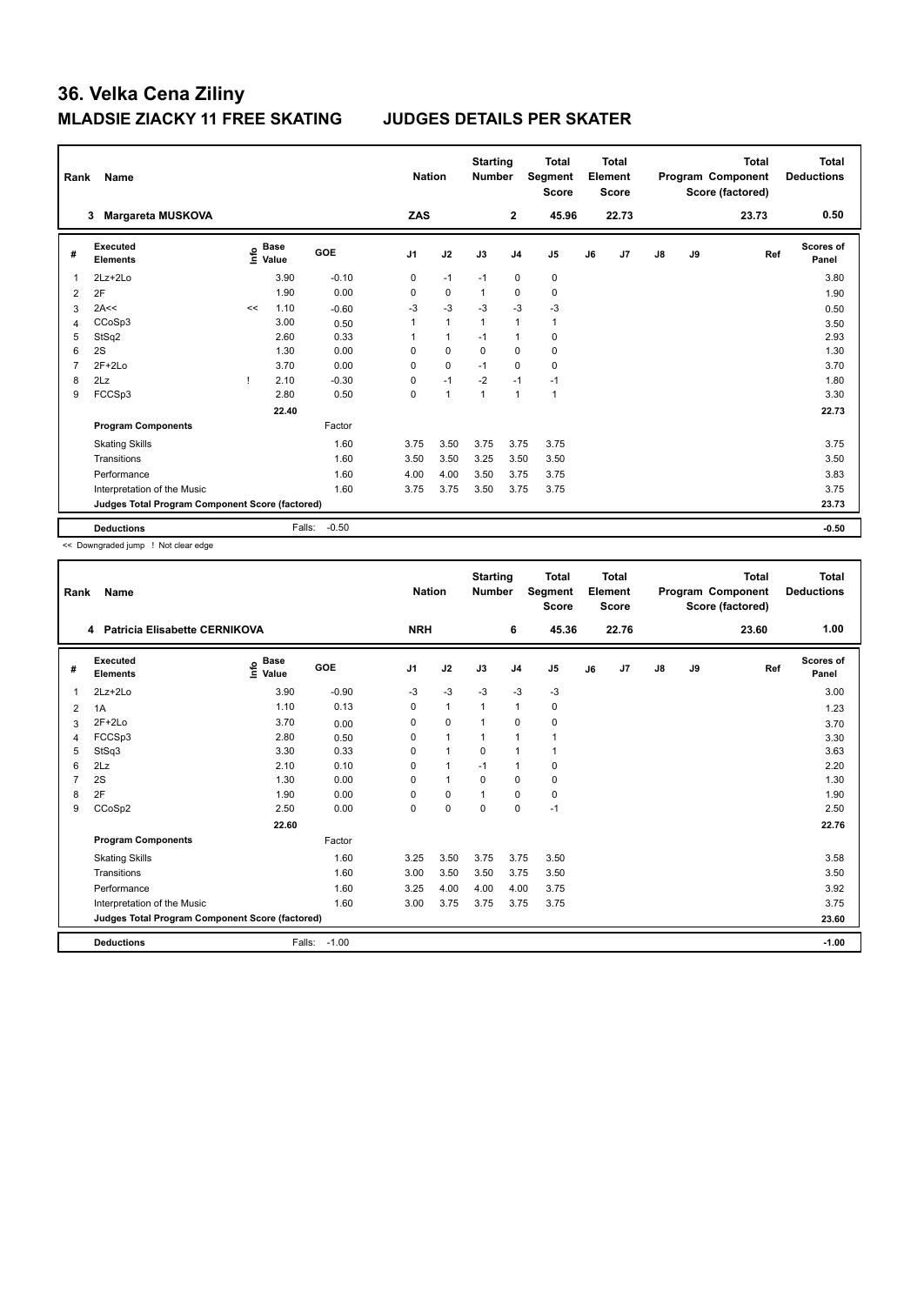| Rank           | Name                                            |                   |         | <b>Nation</b>  |                | <b>Starting</b><br><b>Number</b> |                | <b>Total</b><br>Segment<br><b>Score</b> |    | <b>Total</b><br>Element<br>Score |    |    | <b>Total</b><br>Program Component<br>Score (factored) | <b>Total</b><br><b>Deductions</b> |
|----------------|-------------------------------------------------|-------------------|---------|----------------|----------------|----------------------------------|----------------|-----------------------------------------|----|----------------------------------|----|----|-------------------------------------------------------|-----------------------------------|
|                | 5 Liliana DRABOVA                               |                   |         | <b>PUK</b>     |                |                                  | 14             | 41.45                                   |    | 19.18                            |    |    | 22.27                                                 | 0.00                              |
| #              | <b>Executed</b><br><b>Elements</b>              | ၉ Base<br>늘 Value | GOE     | J <sub>1</sub> | J2             | J3                               | J4             | J5                                      | J6 | J7                               | J8 | J9 | Ref                                                   | <b>Scores of</b><br>Panel         |
| 1              | 2Lz+1A+SEQ                                      | 2.56              | 0.10    | $\mathbf 0$    | $\mathbf{1}$   | $\mathbf{1}$                     | $\mathbf 0$    | 0                                       |    |                                  |    |    |                                                       | 2.66                              |
| 2              | 2S                                              | 1.30              | 0.00    | $\mathbf 0$    | $\pmb{0}$      | $\mathbf 0$                      | 0              | $\pmb{0}$                               |    |                                  |    |    |                                                       | 1.30                              |
| 3              | FSSp3                                           | 2.60              | 0.00    | $\mathbf 0$    | $\pmb{0}$      | $\mathbf 0$                      | 1              | $\pmb{0}$                               |    |                                  |    |    |                                                       | 2.60                              |
| $\overline{4}$ | 2Lo+1A+SEQ                                      | 2.32              | 0.10    | $\mathbf 0$    | $\mathbf{1}$   | $\mathbf{1}$                     | 0              | 0                                       |    |                                  |    |    |                                                       | 2.42                              |
| 5              | 2Lz                                             | 2.10              | 0.00    | $\mathbf 0$    | $\mathbf 0$    | $\mathbf{1}$                     | $\mathbf 0$    | $\mathbf 0$                             |    |                                  |    |    |                                                       | 2.10                              |
| 6              | 2F                                              | 1.90              | 0.00    | $\mathbf 0$    | $\overline{1}$ | $\mathbf 0$                      | $\mathbf 0$    | $\mathbf 0$                             |    |                                  |    |    |                                                       | 1.90                              |
| $\overline{7}$ | StSq1                                           | 1.80              | 0.00    | $\mathbf 0$    | $\mathbf 0$    | $\mathbf 0$                      | 0              | 0                                       |    |                                  |    |    |                                                       | 1.80                              |
| 8              | 2Lo                                             | 1.80              | $-0.40$ | $-2$           | $-1$           | $-1$                             | $-2$           | $-1$                                    |    |                                  |    |    |                                                       | 1.40                              |
| 9              | CCoSp3                                          | 3.00              | 0.00    | $\Omega$       | $\mathbf 0$    | $\mathbf 0$                      | $\mathbf 0$    | $\mathbf 0$                             |    |                                  |    |    |                                                       | 3.00                              |
|                |                                                 | 19.38             |         |                |                |                                  |                |                                         |    |                                  |    |    |                                                       | 19.18                             |
|                | <b>Program Components</b>                       |                   | Factor  |                |                |                                  |                |                                         |    |                                  |    |    |                                                       |                                   |
|                | <b>Skating Skills</b>                           |                   | 1.60    | 3.25           | 3.50           | 3.50                             | 3.50           | 3.50                                    |    |                                  |    |    |                                                       | 3.50                              |
|                | Transitions                                     |                   | 1.60    | 3.25           | 3.50           | 3.25                             | 3.50           | 3.50                                    |    |                                  |    |    |                                                       | 3.42                              |
|                | Performance                                     |                   | 1.60    | 3.50           | 3.75           | 3.50                             | 3.50           | 3.50                                    |    |                                  |    |    |                                                       | 3.50                              |
|                | Interpretation of the Music                     |                   | 1.60    | 3.50           | 3.50           | 3.25                             | 3.50           | 3.50                                    |    |                                  |    |    |                                                       | 3.50                              |
|                | Judges Total Program Component Score (factored) |                   |         |                |                |                                  |                |                                         |    |                                  |    |    |                                                       | 22.27                             |
|                |                                                 |                   |         |                |                |                                  |                |                                         |    |                                  |    |    |                                                       |                                   |
|                | <b>Deductions</b>                               |                   |         |                |                |                                  |                |                                         |    |                                  |    |    |                                                       | 0.00                              |
|                |                                                 |                   |         |                |                |                                  |                |                                         |    |                                  |    |    |                                                       |                                   |
|                |                                                 |                   |         |                |                |                                  |                |                                         |    |                                  |    |    |                                                       |                                   |
|                |                                                 |                   |         |                |                | <b>Starting</b>                  |                | <b>Total</b>                            |    | <b>Total</b>                     |    |    | <b>Total</b>                                          | <b>Total</b>                      |
| Rank           | Name                                            |                   |         | <b>Nation</b>  |                | <b>Number</b>                    |                | Segment                                 |    | Element                          |    |    | Program Component                                     | <b>Deductions</b>                 |
|                |                                                 |                   |         |                |                |                                  |                | Score                                   |    | <b>Score</b>                     |    |    | Score (factored)                                      |                                   |
|                |                                                 |                   |         |                |                |                                  |                |                                         |    |                                  |    |    |                                                       | 0.50                              |
|                | 6 Sophia STASKOVA                               |                   |         | <b>BAK</b>     |                |                                  | 15             | 41.14                                   |    | 18.83                            |    |    | 22.81                                                 |                                   |
|                | <b>Executed</b>                                 | <b>Base</b>       |         |                |                |                                  |                |                                         |    |                                  |    |    |                                                       | Scores of                         |
| #              | <b>Elements</b>                                 | lnfo<br>Value     | GOE     | J1             | J2             | J3                               | J <sub>4</sub> | J5                                      | J6 | J7                               | J8 | J9 | Ref                                                   | Panel                             |
| 1              | 1A                                              | 1.10              | 0.13    | $\pmb{0}$      | $\mathbf{1}$   | $\mathbf{1}$                     | $\mathbf{1}$   | 0                                       |    |                                  |    |    |                                                       | 1.23                              |
|                |                                                 |                   |         |                |                |                                  |                |                                         |    |                                  |    |    |                                                       |                                   |
| $\overline{2}$ | 2Lz                                             | 2.10              | $-0.90$ | -3             | -3             | $-3$                             | $-3$           | $-3$                                    |    |                                  |    |    |                                                       | 1.20                              |
| 3              | FCCSp3                                          | 2.80              | 0.00    | $\mathbf 0$    | $\mathbf 0$    | $\mathbf 0$                      | $\mathbf{1}$   | $\mathbf 0$                             |    |                                  |    |    |                                                       | 2.80                              |
| $\overline{4}$ | $2F+2T$                                         | Ţ<br>3.20         | $-0.30$ | $-1$           | $-1$           | $-1$                             | $-1$           | $-1$                                    |    |                                  |    |    |                                                       | 2.90                              |
| 5              | $1Lz + 2T$                                      | 1.90              | 0.00    | $\mathbf 0$    | $\mathbf 0$    | $\mathbf 0$                      | $\mathbf 0$    | $\mathbf 0$                             |    |                                  |    |    |                                                       | 1.90                              |
| 6              | CCoSp3                                          | 3.00              | 0.50    | $\overline{1}$ | $\mathbf{1}$   | $\mathbf{1}$                     | $\mathbf{1}$   | $\mathbf 0$                             |    |                                  |    |    |                                                       | 3.50                              |
| $\overline{7}$ | 2Lo                                             | 1.80              | 0.00    | $\mathbf 0$    | $\overline{1}$ | $\mathbf 0$                      | $\mathbf 0$    | $\mathbf 0$                             |    |                                  |    |    |                                                       | 1.80                              |
| 8              | 2F                                              | 1.90<br>T         | $-0.20$ | $-1$           | 0              | $-1$                             | $\mathbf 0$    | $-1$                                    |    |                                  |    |    |                                                       | 1.70                              |
| 9              | StSq1                                           | 1.80              | 0.00    | $\mathbf 0$    | $\mathbf 0$    | $\mathbf 0$                      | $\mathbf{1}$   | $\mathbf 0$                             |    |                                  |    |    |                                                       | 1.80                              |
|                |                                                 | 19.60             |         |                |                |                                  |                |                                         |    |                                  |    |    |                                                       | 18.83                             |
|                | <b>Program Components</b>                       |                   | Factor  |                |                |                                  |                |                                         |    |                                  |    |    |                                                       |                                   |
|                | <b>Skating Skills</b>                           |                   | 1.60    | 3.50           | 3.75           | 3.75                             | 3.75           | 3.75                                    |    |                                  |    |    |                                                       | 3.75                              |
|                | Transitions                                     |                   | 1.60    | 3.25           | 3.50           | 3.00                             | 3.75           | 3.50                                    |    |                                  |    |    |                                                       | 3.42                              |
|                | Performance                                     |                   | 1.60    | 3.25           | 3.75           | 3.50                             | 4.00           | 3.75                                    |    |                                  |    |    |                                                       | 3.67                              |
|                | Interpretation of the Music                     |                   | 1.60    | 3.00           | 3.50           | 3.00                             | 3.75           | 3.75                                    |    |                                  |    |    |                                                       | 3.42                              |
|                | Judges Total Program Component Score (factored) |                   |         |                |                |                                  |                |                                         |    |                                  |    |    |                                                       | 22.81                             |

! Not clear edge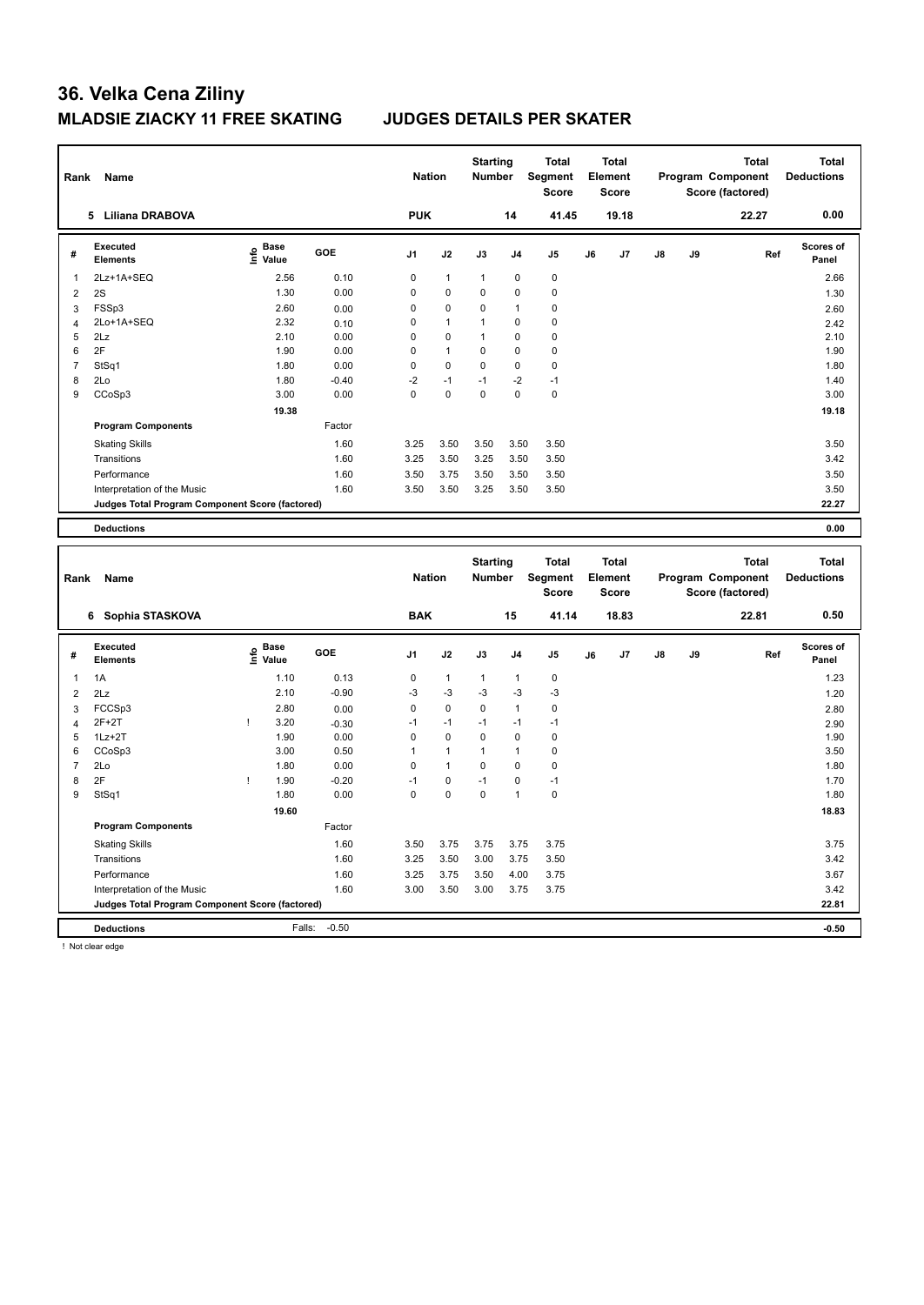| Rank | Name                                            |                              |         | <b>Nation</b>  |             | <b>Starting</b><br><b>Number</b> |                | <b>Total</b><br>Segment<br><b>Score</b> |    | Total<br>Element<br><b>Score</b> |    |    | <b>Total</b><br>Program Component<br>Score (factored) | <b>Total</b><br><b>Deductions</b> |
|------|-------------------------------------------------|------------------------------|---------|----------------|-------------|----------------------------------|----------------|-----------------------------------------|----|----------------------------------|----|----|-------------------------------------------------------|-----------------------------------|
|      | <b>Simona JANEKOVA</b><br>$\overline{7}$        |                              |         | <b>BAP</b>     |             |                                  | 1              | 34.09                                   |    | 13.80                            |    |    | 20.79                                                 | 0.50                              |
| #    | Executed<br><b>Elements</b>                     | <b>Base</b><br>lnfo<br>Value | GOE     | J <sub>1</sub> | J2          | J3                               | J <sub>4</sub> | J <sub>5</sub>                          | J6 | J7                               | J8 | J9 | Ref                                                   | Scores of<br>Panel                |
| 1    | 2F                                              | 1.90                         | 0.10    | 0              | $\mathbf 0$ | $\mathbf{1}$                     | $\overline{1}$ | $\pmb{0}$                               |    |                                  |    |    |                                                       | 2.00                              |
| 2    | 2Lo                                             | 1.80                         | 0.00    | 0              | $\pmb{0}$   | 1                                | $\pmb{0}$      | $\pmb{0}$                               |    |                                  |    |    |                                                       | 1.80                              |
| 3    | 1Lo+2Lo                                         | 2.30                         | 0.00    | 0              | $-1$        | 0                                | $\mathbf 0$    | $\pmb{0}$                               |    |                                  |    |    |                                                       | 2.30                              |
| 4    | 2F                                              | 1.90                         | $-0.90$ | $-3$           | $-3$        | $-3$                             | $-3$           | $-3$                                    |    |                                  |    |    |                                                       | 1.00                              |
| 5    | FCCS <sub>p2</sub>                              | 2.30                         | $-0.20$ | $-1$           | $-1$        | $-1$                             | 0              | 0                                       |    |                                  |    |    |                                                       | 2.10                              |
| 6    | StSq1                                           | 1.80                         | 0.00    | $\Omega$       | $\mathbf 0$ | $-1$                             | $\Omega$       | $\pmb{0}$                               |    |                                  |    |    |                                                       | 1.80                              |
| 7    | $2S+1T$                                         | 1.70                         | 0.00    | 0              | $\mathbf 0$ | $\Omega$                         | $\mathbf 0$    | $\pmb{0}$                               |    |                                  |    |    |                                                       | 1.70                              |
| 8    | 1A                                              | 1.10                         | 0.00    | $\Omega$       | $\mathbf 0$ | $\mathbf 0$                      | 0              | $-1$                                    |    |                                  |    |    |                                                       | 1.10                              |
| 9    | $CoSp*$                                         | $\pmb{\ast}$<br>0.00         | 0.00    |                |             |                                  |                | ٠                                       |    |                                  |    |    |                                                       | 0.00                              |
|      |                                                 | 14.80                        |         |                |             |                                  |                |                                         |    |                                  |    |    |                                                       | 13.80                             |
|      | <b>Program Components</b>                       |                              | Factor  |                |             |                                  |                |                                         |    |                                  |    |    |                                                       |                                   |
|      | <b>Skating Skills</b>                           |                              | 1.60    | 3.25           | 3.25        | 3.25                             | 3.75           | 3.50                                    |    |                                  |    |    |                                                       | 3.33                              |
|      | Transitions                                     |                              | 1.60    | 3.00           | 3.00        | 3.00                             | 3.50           | 3.00                                    |    |                                  |    |    |                                                       | 3.00                              |
|      | Performance                                     |                              | 1.60    | 3.00           | 3.25        | 3.25                             | 3.50           | 3.50                                    |    |                                  |    |    |                                                       | 3.33                              |
|      | Interpretation of the Music                     |                              | 1.60    | 3.00           | 3.25        | 3.25                             | 3.50           | 3.50                                    |    |                                  |    |    |                                                       | 3.33                              |
|      | Judges Total Program Component Score (factored) |                              |         |                |             |                                  |                |                                         |    |                                  |    |    |                                                       | 20.79                             |
|      | <b>Deductions</b>                               | Falls:                       | $-0.50$ |                |             |                                  |                |                                         |    |                                  |    |    |                                                       | $-0.50$                           |

\* Invalid element

| Rank | Name                                            |    |                                  |         | <b>Nation</b>  |             | <b>Starting</b><br><b>Number</b> |                | <b>Total</b><br>Segment<br><b>Score</b> |    | <b>Total</b><br>Element<br>Score |               |    | <b>Total</b><br>Program Component<br>Score (factored) | <b>Total</b><br><b>Deductions</b> |
|------|-------------------------------------------------|----|----------------------------------|---------|----------------|-------------|----------------------------------|----------------|-----------------------------------------|----|----------------------------------|---------------|----|-------------------------------------------------------|-----------------------------------|
|      | <b>Alexandra PRIMUSOVA</b><br>8                 |    |                                  |         | BB             |             |                                  | 7              | 31.03                                   |    | 16.09                            |               |    | 14.94                                                 | 0.00                              |
| #    | Executed<br><b>Elements</b>                     |    | <b>Base</b><br>e Base<br>⊆ Value | GOE     | J <sub>1</sub> | J2          | J3                               | J <sub>4</sub> | J <sub>5</sub>                          | J6 | J <sub>7</sub>                   | $\mathsf{J}8$ | J9 | Ref                                                   | Scores of<br>Panel                |
| 1    | 2S+1A+SEQ                                       |    | 1.92                             | 0.00    | 0              | $\mathbf 0$ | $-1$                             | $\mathbf 0$    | $\pmb{0}$                               |    |                                  |               |    |                                                       | 1.92                              |
| 2    | 2Lo                                             |    | 1.80                             | $-0.10$ | 0              | $-1$        | $-1$                             | 0              | $\pmb{0}$                               |    |                                  |               |    |                                                       | 1.70                              |
| 3    | 2T                                              |    | 1.30                             | $-0.13$ | $-1$           | $\mathbf 0$ | $-2$                             | $\pmb{0}$      | $-1$                                    |    |                                  |               |    |                                                       | 1.17                              |
| 4    | FSSp3                                           |    | 2.60                             | 0.00    | $-1$           | 0           | $\mathbf 0$                      | $\mathbf 0$    | 0                                       |    |                                  |               |    |                                                       | 2.60                              |
| 5    | 2Lo                                             |    | 1.80                             | 0.00    | $\mathbf 0$    | $\pmb{0}$   | $-1$                             | $\mathbf 0$    | $\pmb{0}$                               |    |                                  |               |    |                                                       | 1.80                              |
| 6    | $1A+2T<<$                                       | << | 1.50                             | $-0.40$ | $-2$           | $-2$        | $-2$                             | $-2$           | $-2$                                    |    |                                  |               |    |                                                       | 1.10                              |
|      | CCoSp3                                          |    | 3.00                             | $-0.20$ | $-1$           | $-1$        | $-1$                             | 0              | 0                                       |    |                                  |               |    |                                                       | 2.80                              |
| 8    | 2S                                              |    | 1.30                             | 0.00    | 0              | $\mathbf 0$ | $-1$                             | 0              | 0                                       |    |                                  |               |    |                                                       | 1.30                              |
| 9    | StSq1                                           |    | 1.80                             | $-0.10$ | 0              | $\mathbf 0$ | $-2$                             | $-1$           | $\pmb{0}$                               |    |                                  |               |    |                                                       | 1.70                              |
|      |                                                 |    | 17.02                            |         |                |             |                                  |                |                                         |    |                                  |               |    |                                                       | 16.09                             |
|      | <b>Program Components</b>                       |    |                                  | Factor  |                |             |                                  |                |                                         |    |                                  |               |    |                                                       |                                   |
|      | <b>Skating Skills</b>                           |    |                                  | 1.60    | 2.50           | 2.25        | 2.25                             | 2.50           | 2.75                                    |    |                                  |               |    |                                                       | 2.42                              |
|      | Transitions                                     |    |                                  | 1.60    | 2.25           | 2.00        | 2.00                             | 2.25           | 2.25                                    |    |                                  |               |    |                                                       | 2.17                              |
|      | Performance                                     |    |                                  | 1.60    | 2.50           | 2.50        | 2.75                             | 2.25           | 2.50                                    |    |                                  |               |    |                                                       | 2.50                              |
|      | Interpretation of the Music                     |    |                                  | 1.60    | 2.25           | 2.25        | 2.00                             | 2.25           | 2.50                                    |    |                                  |               |    |                                                       | 2.25                              |
|      | Judges Total Program Component Score (factored) |    |                                  |         |                |             |                                  |                |                                         |    |                                  |               |    |                                                       | 14.94                             |
|      | <b>Deductions</b>                               |    |                                  |         |                |             |                                  |                |                                         |    |                                  |               |    |                                                       | 0.00                              |

<< Downgraded jump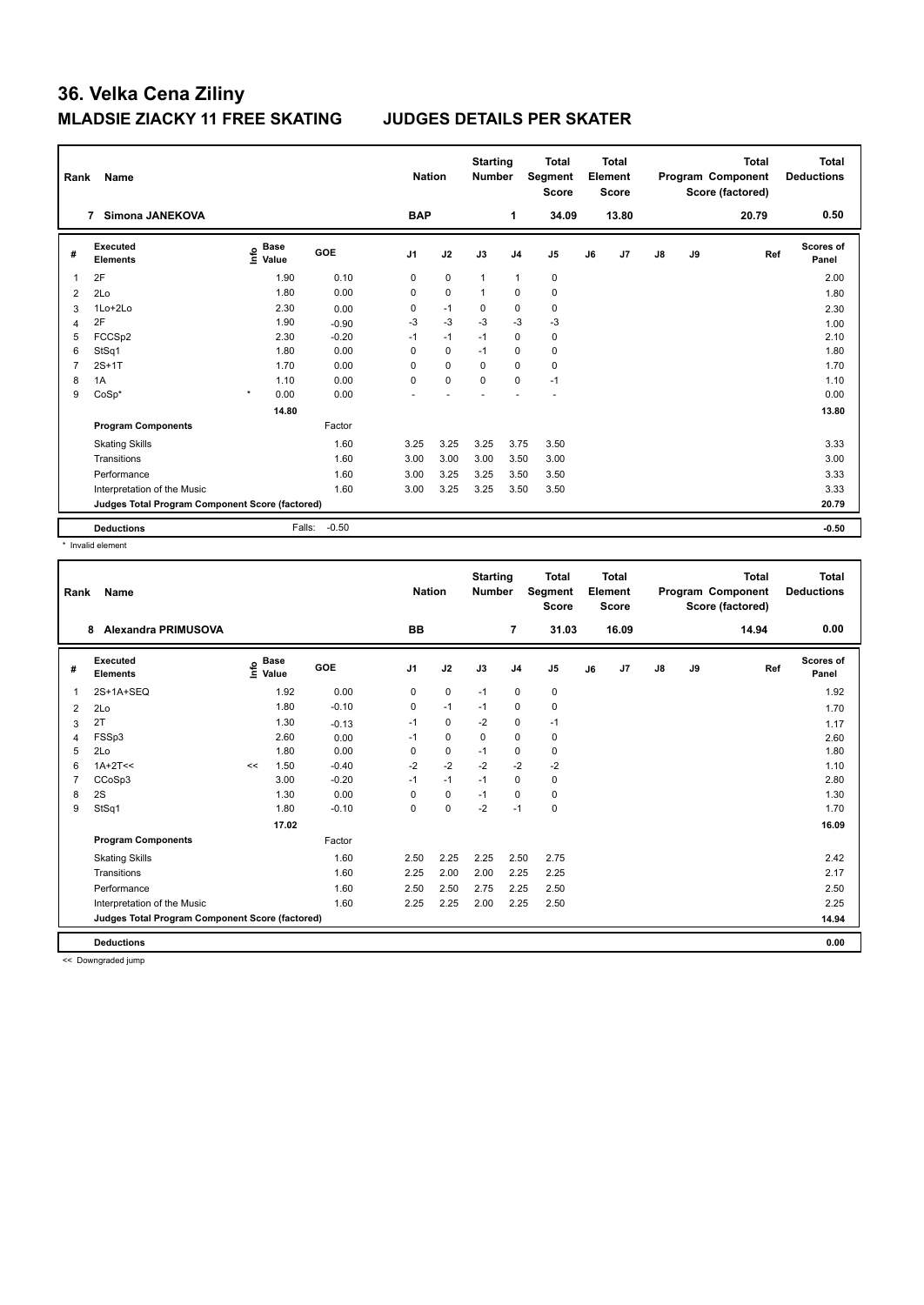| Rank | Name                                            |                          |                      |            | <b>Nation</b>  |             | <b>Starting</b><br><b>Number</b> |                | <b>Total</b><br>Segment<br><b>Score</b> |    | <b>Total</b><br>Element<br><b>Score</b> |               |    | <b>Total</b><br>Program Component<br>Score (factored) | Total<br><b>Deductions</b> |
|------|-------------------------------------------------|--------------------------|----------------------|------------|----------------|-------------|----------------------------------|----------------|-----------------------------------------|----|-----------------------------------------|---------------|----|-------------------------------------------------------|----------------------------|
|      | Sara VOZAROVA<br>9                              |                          |                      |            | <b>RK</b>      |             |                                  | 11             | 27.36                                   |    | 11.33                                   |               |    | 16.53                                                 | 0.50                       |
| #    | <b>Executed</b><br><b>Elements</b>              | <u>info</u>              | <b>Base</b><br>Value | <b>GOE</b> | J <sub>1</sub> | J2          | J3                               | J <sub>4</sub> | J <sub>5</sub>                          | J6 | J7                                      | $\mathsf{J}8$ | J9 | Ref                                                   | Scores of<br>Panel         |
| -1   | 2Lz                                             | $\hat{}$                 | 1.50                 | $-0.30$    | $-1$           | $-1$        | $-1$                             | $-1$           | $-1$                                    |    |                                         |               |    |                                                       | 1.20                       |
| 2    | CCoSp3                                          |                          | 3.00                 | $-0.30$    | $-1$           | $-1$        | $-1$                             | $\mathbf 0$    | $-1$                                    |    |                                         |               |    |                                                       | 2.70                       |
| 3    | StSqB                                           |                          | 1.50                 | $-0.90$    | $-3$           | $-3$        | $-3$                             | $-3$           | $-3$                                    |    |                                         |               |    |                                                       | 0.60                       |
| 4    | $2S+2T$                                         |                          | 2.60                 | $-0.07$    | 0              | $-1$        | $-1$                             | $\mathbf 0$    | 0                                       |    |                                         |               |    |                                                       | 2.53                       |
| 5    | 1A                                              |                          | 1.10                 | 0.00       | 0              | $\mathbf 0$ | 0                                | $\mathbf 0$    | $\pmb{0}$                               |    |                                         |               |    |                                                       | 1.10                       |
| 6    | FSSpB                                           |                          | 1.70                 | $-0.60$    | $-2$           | $-2$        | $-2$                             | $-2$           | $-2$                                    |    |                                         |               |    |                                                       | 1.10                       |
| 7    | $2F<<+1Lo$                                      | <<                       | 1.00                 | $-0.20$    | $-2$           | $-2$        | $-2$                             | $-2$           | $-2$                                    |    |                                         |               |    |                                                       | 0.80                       |
| 8    | 2F<<                                            | <<                       | 0.50                 | $-0.20$    | $-2$           | $-2$        | $-2$                             | $-2$           | $-2$                                    |    |                                         |               |    |                                                       | 0.30                       |
| 9    | 2Lo<                                            | $\overline{\phantom{a}}$ | 1.30                 | $-0.30$    | $-1$           | $-1$        | $-1$                             | $-1$           | $-1$                                    |    |                                         |               |    |                                                       | 1.00                       |
|      |                                                 |                          | 14.20                |            |                |             |                                  |                |                                         |    |                                         |               |    |                                                       | 11.33                      |
|      | <b>Program Components</b>                       |                          |                      | Factor     |                |             |                                  |                |                                         |    |                                         |               |    |                                                       |                            |
|      | <b>Skating Skills</b>                           |                          |                      | 1.60       | 2.75           | 2.50        | 2.75                             | 2.75           | 2.75                                    |    |                                         |               |    |                                                       | 2.75                       |
|      | Transitions                                     |                          |                      | 1.60       | 2.50           | 2.50        | 2.50                             | 2.50           | 2.50                                    |    |                                         |               |    |                                                       | 2.50                       |
|      | Performance                                     |                          |                      | 1.60       | 2.75           | 2.75        | 2.50                             | 2.50           | 2.50                                    |    |                                         |               |    |                                                       | 2.58                       |
|      | Interpretation of the Music                     |                          |                      | 1.60       | 2.50           | 2.50        | 2.50                             | 2.25           | 2.75                                    |    |                                         |               |    |                                                       | 2.50                       |
|      | Judges Total Program Component Score (factored) |                          |                      |            |                |             |                                  |                |                                         |    |                                         |               |    |                                                       | 16.53                      |
|      | <b>Deductions</b>                               |                          | Falls:               | $-0.50$    |                |             |                                  |                |                                         |    |                                         |               |    |                                                       | $-0.50$                    |

< Under-rotated jump << Downgraded jump

| Rank           | Name                                            |         |                      |            | <b>Nation</b>  |             | <b>Starting</b><br><b>Number</b> |                | <b>Total</b><br>Segment<br><b>Score</b> |    | <b>Total</b><br>Element<br><b>Score</b> |               |    | <b>Total</b><br>Program Component<br>Score (factored) | <b>Total</b><br><b>Deductions</b> |
|----------------|-------------------------------------------------|---------|----------------------|------------|----------------|-------------|----------------------------------|----------------|-----------------------------------------|----|-----------------------------------------|---------------|----|-------------------------------------------------------|-----------------------------------|
| 10             | <b>Paulina LAUKOVA</b>                          |         |                      |            | <b>BAP</b>     |             |                                  | 5              | 26.67                                   |    | 12.40                                   |               |    | 16.27                                                 | 2.00                              |
| #              | Executed<br><b>Elements</b>                     | ۴٥      | <b>Base</b><br>Value | <b>GOE</b> | J <sub>1</sub> | J2          | J3                               | J <sub>4</sub> | J <sub>5</sub>                          | J6 | J7                                      | $\mathsf{J}8$ | J9 | Ref                                                   | <b>Scores of</b><br>Panel         |
| $\mathbf{1}$   | 2Lo<                                            | $\prec$ | 1.30                 | $-0.90$    | $-3$           | $-3$        | $-3$                             | $-3$           | $-3$                                    |    |                                         |               |    |                                                       | 0.40                              |
| $\overline{2}$ | $2S+2T$                                         |         | 2.60                 | 0.00       | 0              | $\mathbf 0$ | $-1$                             | $\mathbf 0$    | $\pmb{0}$                               |    |                                         |               |    |                                                       | 2.60                              |
| 3              | 2Lo<                                            | $\prec$ | 1.30                 | $-0.30$    | $-1$           | $-1$        | $-1$                             | $-1$           | $-1$                                    |    |                                         |               |    |                                                       | 1.00                              |
| $\overline{4}$ | FCSp1                                           |         | 1.90                 | $-0.30$    | $-1$           | $-1$        | $\mathbf 0$                      | $-1$           | $-1$                                    |    |                                         |               |    |                                                       | 1.60                              |
| 5              | StSqB                                           |         | 1.50                 | $-0.40$    | $-1$           | $-2$        | $-2$                             | $-1$           | $-1$                                    |    |                                         |               |    |                                                       | 1.10                              |
| 6              | 2S                                              |         | 1.30                 | 0.00       | 0              | $\mathbf 0$ | 0                                | 0              | 0                                       |    |                                         |               |    |                                                       | 1.30                              |
| $\overline{7}$ | 2T <                                            | $\prec$ | 0.90                 | $-0.60$    | $-3$           | $-3$        | $-3$                             | $-3$           | $-3$                                    |    |                                         |               |    |                                                       | 0.30                              |
| 8              | CCoSp3                                          |         | 3.00                 | 0.00       | 0              | $\mathbf 0$ | $\Omega$                         | $\mathbf 0$    | 0                                       |    |                                         |               |    |                                                       | 3.00                              |
| 9              | 1A                                              |         | 1.10                 | 0.00       | $\Omega$       | $\mathbf 0$ | $\Omega$                         | $\Omega$       | $\pmb{0}$                               |    |                                         |               |    |                                                       | 1.10                              |
|                |                                                 |         | 14.90                |            |                |             |                                  |                |                                         |    |                                         |               |    |                                                       | 12.40                             |
|                | <b>Program Components</b>                       |         |                      | Factor     |                |             |                                  |                |                                         |    |                                         |               |    |                                                       |                                   |
|                | <b>Skating Skills</b>                           |         |                      | 1.60       | 2.75           | 2.75        | 2.50                             | 2.75           | 2.75                                    |    |                                         |               |    |                                                       | 2.75                              |
|                | Transitions                                     |         |                      | 1.60       | 2.50           | 2.50        | 2.25                             | 2.50           | 2.25                                    |    |                                         |               |    |                                                       | 2.42                              |
|                | Performance                                     |         |                      | 1.60       | 2.50           | 2.50        | 2.50                             | 2.50           | 2.50                                    |    |                                         |               |    |                                                       | 2.50                              |
|                | Interpretation of the Music                     |         |                      | 1.60       | 2.50           | 2.50        | 2.50                             | 2.25           | 2.50                                    |    |                                         |               |    |                                                       | 2.50                              |
|                | Judges Total Program Component Score (factored) |         |                      |            |                |             |                                  |                |                                         |    |                                         |               |    |                                                       | 16.27                             |
|                | <b>Deductions</b>                               |         | Falls:               | $-1.00$    |                |             | Costume failure:                 |                | $-1.00$                                 |    |                                         |               |    |                                                       | $-2.00$                           |

< Under-rotated jump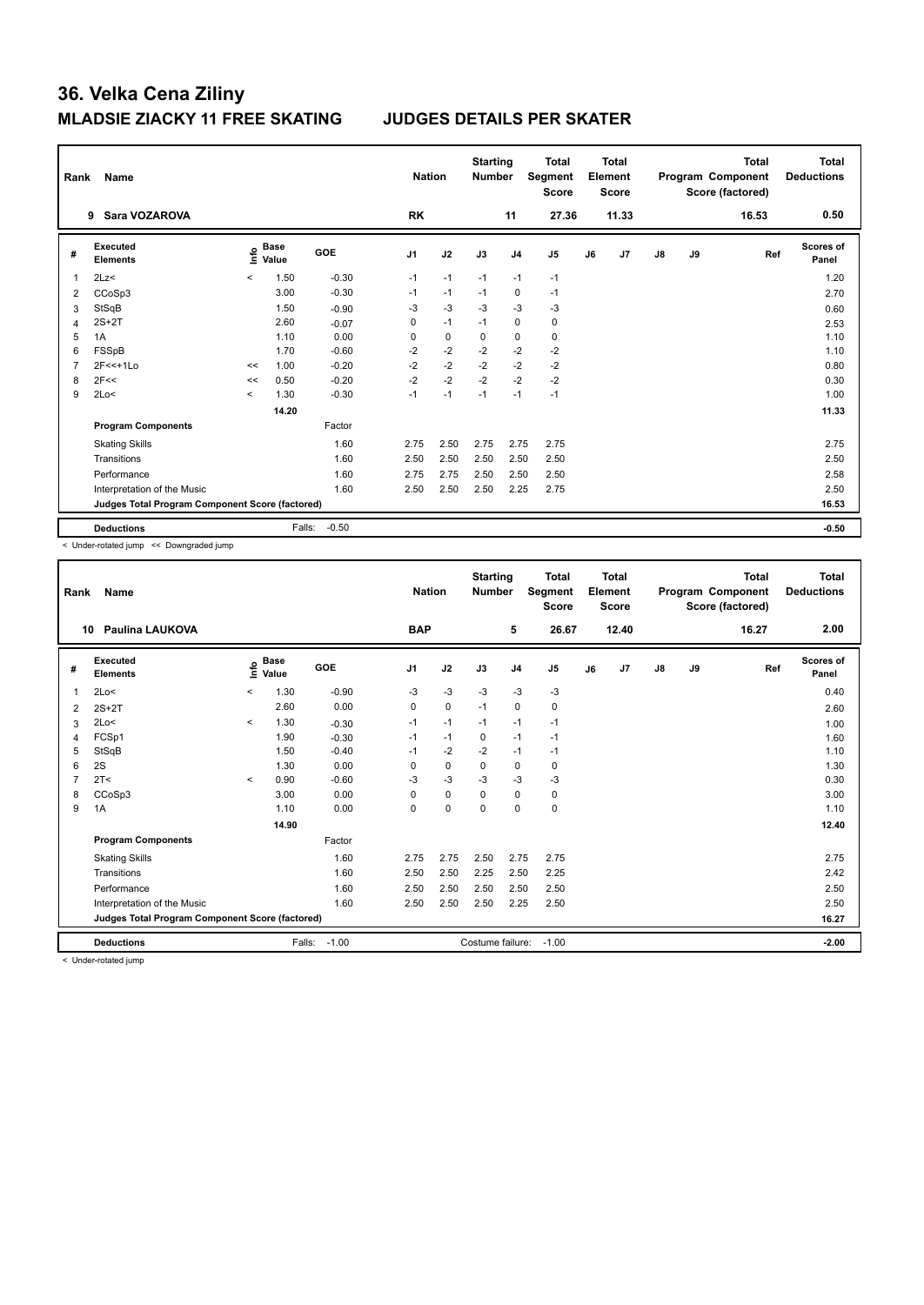| Rank           | Name                                            |    |                                  |            | <b>Nation</b>  |             | <b>Starting</b><br><b>Number</b> |                | <b>Total</b><br>Segment<br><b>Score</b> |    | <b>Total</b><br>Element<br><b>Score</b> |               |    | <b>Total</b><br>Program Component<br>Score (factored) | Total<br><b>Deductions</b> |
|----------------|-------------------------------------------------|----|----------------------------------|------------|----------------|-------------|----------------------------------|----------------|-----------------------------------------|----|-----------------------------------------|---------------|----|-------------------------------------------------------|----------------------------|
|                | Dominika NOCIAROVA<br>11                        |    |                                  |            | <b>ZVM</b>     |             |                                  | 10             | 25.48                                   |    | 10.54                                   |               |    | 14.94                                                 | 0.00                       |
| #              | Executed<br><b>Elements</b>                     |    | <b>Base</b><br>o Base<br>⊆ Value | <b>GOE</b> | J <sub>1</sub> | J2          | J3                               | J <sub>4</sub> | J5                                      | J6 | J7                                      | $\mathsf{J}8$ | J9 | Ref                                                   | Scores of<br>Panel         |
| 1              | 1A                                              |    | 1.10                             | 0.00       | 0              | $\pmb{0}$   | $-1$                             | 0              | $\pmb{0}$                               |    |                                         |               |    |                                                       | 1.10                       |
| $\overline{2}$ | 2S<<                                            | << | 0.40                             | $-0.23$    | $-3$           | $-2$        | $-2$                             | $-2$           | $-3$                                    |    |                                         |               |    |                                                       | 0.17                       |
| 3              | $1F+1Lo$                                        |    | 1.00                             | 0.00       | $\Omega$       | $\mathbf 0$ | $\Omega$                         | $\mathbf 0$    | 0                                       |    |                                         |               |    |                                                       | 1.00                       |
| 4              | FCSSp3                                          |    | 2.60                             | $-0.30$    | $-1$           | $-1$        | $-1$                             | $-1$           | $-1$                                    |    |                                         |               |    |                                                       | 2.30                       |
| 5              | $1A+1Lo$                                        |    | 1.60                             | 0.00       | 0              | $\mathbf 0$ | $-1$                             | 0              | 0                                       |    |                                         |               |    |                                                       | 1.60                       |
| 6              | StSqB                                           |    | 1.50                             | $-0.40$    | $-1$           | $-1$        | $-1$                             | $-2$           | $-2$                                    |    |                                         |               |    |                                                       | 1.10                       |
| 7              | 1Lz                                             |    | 0.60                             | $-0.03$    | 0              | $-1$        | $-1$                             | $\mathbf 0$    | $\pmb{0}$                               |    |                                         |               |    |                                                       | 0.57                       |
| 8              | 1F                                              |    | 0.50                             | 0.00       | $\Omega$       | 0           | $\Omega$                         | $\Omega$       | 0                                       |    |                                         |               |    |                                                       | 0.50                       |
| 9              | CCoSp2                                          |    | 2.50                             | $-0.30$    | $-1$           | $-1$        | $-1$                             | $-1$           | $-1$                                    |    |                                         |               |    |                                                       | 2.20                       |
|                |                                                 |    | 11.80                            |            |                |             |                                  |                |                                         |    |                                         |               |    |                                                       | 10.54                      |
|                | <b>Program Components</b>                       |    |                                  | Factor     |                |             |                                  |                |                                         |    |                                         |               |    |                                                       |                            |
|                | <b>Skating Skills</b>                           |    |                                  | 1.60       | 2.25           | 2.50        | 2.25                             | 2.25           | 2.25                                    |    |                                         |               |    |                                                       | 2.25                       |
|                | Transitions                                     |    |                                  | 1.60       | 2.00           | 2.25        | 2.25                             | 2.25           | 2.25                                    |    |                                         |               |    |                                                       | 2.25                       |
|                | Performance                                     |    |                                  | 1.60       | 2.00           | 2.50        | 2.25                             | 2.50           | 2.75                                    |    |                                         |               |    |                                                       | 2.42                       |
|                | Interpretation of the Music                     |    |                                  | 1.60       | 2.00           | 2.50        | 2.50                             | 2.25           | 2.75                                    |    |                                         |               |    |                                                       | 2.42                       |
|                | Judges Total Program Component Score (factored) |    |                                  |            |                |             |                                  |                |                                         |    |                                         |               |    |                                                       | 14.94                      |
|                | <b>Deductions</b>                               |    |                                  |            |                |             |                                  |                |                                         |    |                                         |               |    |                                                       | 0.00                       |

<< Downgraded jump

| Rank | Name                                            |                                  |         | <b>Nation</b>  |             | <b>Starting</b><br><b>Number</b> |                | <b>Total</b><br>Segment<br><b>Score</b> |    | <b>Total</b><br>Element<br><b>Score</b> |               |    | <b>Total</b><br>Program Component<br>Score (factored) | <b>Total</b><br><b>Deductions</b> |
|------|-------------------------------------------------|----------------------------------|---------|----------------|-------------|----------------------------------|----------------|-----------------------------------------|----|-----------------------------------------|---------------|----|-------------------------------------------------------|-----------------------------------|
| 12   | Natalia ADAMIKOVA                               |                                  |         | <b>ZAK</b>     |             |                                  | 4              | 25.35                                   |    | 10.92                                   |               |    | 14.93                                                 | 0.50                              |
| #    | Executed<br><b>Elements</b>                     | <b>Base</b><br>e Base<br>⊆ Value | GOE     | J <sub>1</sub> | J2          | J3                               | J <sub>4</sub> | J <sub>5</sub>                          | J6 | J7                                      | $\mathsf{J}8$ | J9 | Ref                                                   | <b>Scores of</b><br>Panel         |
| 1    | $2S+1Lo$                                        | 1.80                             | $-0.27$ | $-2$           | $-2$        | $-1$                             | $-1$           | $-1$                                    |    |                                         |               |    |                                                       | 1.53                              |
| 2    | $1A+1Lo$                                        | 1.60                             | 0.00    | 0              | 0           | $-1$                             | 0              | 0                                       |    |                                         |               |    |                                                       | 1.60                              |
| 3    | 2S                                              | 1.30                             | $-0.60$ | -3             | $-3$        | -3                               | -3             | $-3$                                    |    |                                         |               |    |                                                       | 0.70                              |
| 4    | 1A                                              | 1.10                             | 0.00    | 0              | $\mathbf 0$ | $\mathbf 0$                      | $\mathbf 0$    | $\mathbf 0$                             |    |                                         |               |    |                                                       | 1.10                              |
| 5    | FCSp1                                           | 1.90                             | $-0.20$ | $-1$           | $-1$        | $-1$                             | 0              | 0                                       |    |                                         |               |    |                                                       | 1.70                              |
| 6    | 1Lz+1Lo*+REP                                    | $\star$<br>0.42                  | $-0.03$ | 0              | $\mathbf 0$ | $-1$                             | $\mathbf 0$    | $-1$                                    |    |                                         |               |    |                                                       | 0.39                              |
|      | CCoSp2                                          | 2.50                             | $-0.30$ | $-1$           | $-1$        | $-1$                             | $-1$           | $-1$                                    |    |                                         |               |    |                                                       | 2.20                              |
| 8    | 1F                                              | 0.50                             | 0.00    | $\mathbf 0$    | $\mathbf 0$ | $\mathbf 0$                      | $\mathbf 0$    | $\mathbf 0$                             |    |                                         |               |    |                                                       | 0.50                              |
| 9    | StSqB                                           | 1.50                             | $-0.30$ | 0              | $-1$        | $-2$                             | $-1$           | $-1$                                    |    |                                         |               |    |                                                       | 1.20                              |
|      |                                                 | 12.62                            |         |                |             |                                  |                |                                         |    |                                         |               |    |                                                       | 10.92                             |
|      | <b>Program Components</b>                       |                                  | Factor  |                |             |                                  |                |                                         |    |                                         |               |    |                                                       |                                   |
|      | <b>Skating Skills</b>                           |                                  | 1.60    | 2.50           | 2.50        | 2.25                             | 2.50           | 2.75                                    |    |                                         |               |    |                                                       | 2.50                              |
|      | Transitions                                     |                                  | 1.60    | 2.25           | 2.25        | 2.25                             | 2.25           | 2.50                                    |    |                                         |               |    |                                                       | 2.25                              |
|      | Performance                                     |                                  | 1.60    | 2.25           | 2.50        | 2.50                             | 2.25           | 2.25                                    |    |                                         |               |    |                                                       | 2.33                              |
|      | Interpretation of the Music                     |                                  | 1.60    | 2.25           | 2.50        | 2.25                             | 2.25           | 2.25                                    |    |                                         |               |    |                                                       | 2.25                              |
|      | Judges Total Program Component Score (factored) |                                  |         |                |             |                                  |                |                                         |    |                                         |               |    |                                                       | 14.93                             |
|      | <b>Deductions</b>                               | Falls:                           | $-0.50$ |                |             |                                  |                |                                         |    |                                         |               |    |                                                       | $-0.50$                           |

\* Invalid element REP Jump repetition